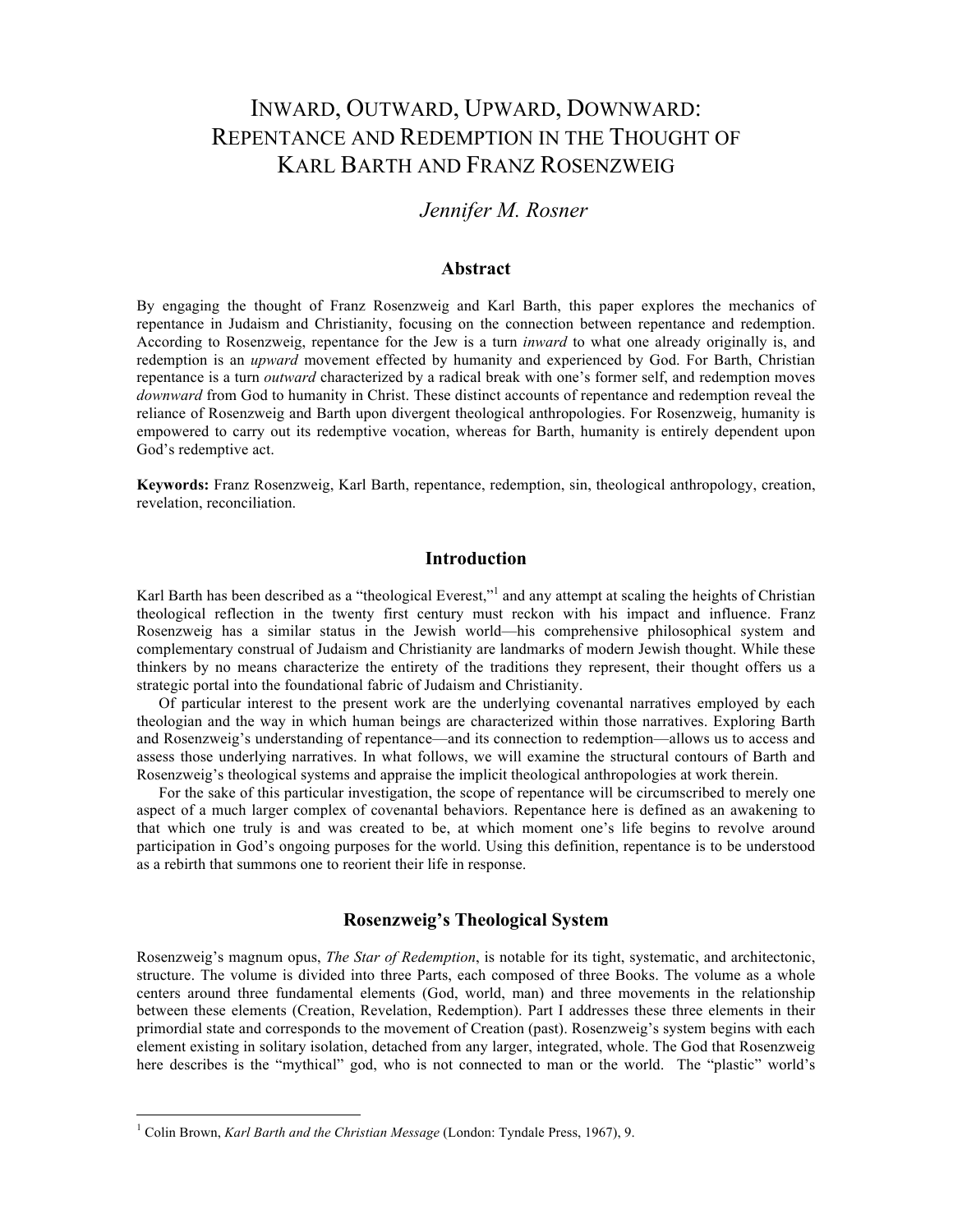independent existence parallels the autonomous reality of the "mythical" God. At this stage, man is "tragic," closed in on himself, and lacking any relation to the world and to God.

Part II of the *Star* identifies the trajectory by which the three elements come into relation with one another and corresponds to the movement of Revelation (present). While the entire second Part of the *Star* falls under the umbrella of Revelation, each Book in Part II addresses one of the three movements by which God, world and man come to be related. In the Book I, Creation, God comes out of his hiddenness, which in turn tears the world away from its inwardness, fundamentally transforming both God and world. In Book II, Revelation is characterized by God's primary and initiatory reaching out to humanity in love, an act that further concretizes the outwardness of God manifested first by his self-disclosure in the act of Creation. God's movement toward humanity arrests its independence, issuing a call and a commandment. The substance of the command is love, that, "as he loves you, so you shall love."<sup>2</sup> While humanity's love comes in response to God's love and command to humanity to do likewise, humanity's love is primarily directed outward into the world, not back at God. In Book III, Redemption is the "reciprocal relation of man and the world," whereby "man and the world are constituted into completed realities through each other."<sup>3</sup> Having both been called outside their interiority by God's awakening touch, the two elements—man and world that have been acted upon must now complete the arc of relationship by acting upon one another. As Creator and Revealer, God has provided a universal and objective orientation for humanity and the world,<sup>4</sup> and humanity is in turn given a vocation to awaken others to this orientation.

Part III of the *Star*, which corresponds to the exposition of Redemption (future), endeavors to explain the two separate modalities of Redemption's trajectory, namely Judaism and Christianity. Whereas Judaism's task is to preserve Revelation in its purest form, Christianity's task is to effect the proliferation of Revelation. Only when both carry out their complementary redemptive vocations will the entire system be completed. Although Redemption's primary actors are humanity and the world, God too is affected and in some sense redeemed through this process. "In the Redemption, that of the world through man and that of man through the world, God gives himself his own Redemption. Man and the world fade out in Redemption, God completes himself."<sup>5</sup> Even when God's activity is most passive, he is still the center point of the system, grounding that system and ultimately drawing it forward.

In Parts I and II, Rosenzweig uses the image of the Star of David—two triangles overlaid upon one another, with the points of the upright triangle representing God, world, and man, and the points of the downward-pointing triangle representing Creation, Revelation, and Redemption. Rosenzweig's star imagery shifts in the Part III, and here he employs the idea of a celestial star, with Judaism representing the star's inner burning core and Christianity representing the rays that emanate outward from the star, carrying light and heat to its surroundings. This image is paradigmatic for the roles that he assigns to Judaism and Christianity. While Rosenzweig's own system includes a detailed analysis of Judaism and Christianity, here we will focus on his assessment of Judaism, which at times can only be understood by contrasting it with Christianity. We will revisit Rosenzweig's views on Christianity at a later point.

# **Rosenzweig's Description of Judaism**

Rosenzweig's opening words of Part III, Book I ("The Fire or Eternal Life") are worth quoting at length:

Praised be he who has planted eternal life in our midst. The fire burns in the heart of the Star. It is only out of the fire of the center that the rays shine forth and flow outwards irresistibly. The heart of the fire must burn without ever stopping. Its flame must eternally nourish itself. It does not want nourishment from anywhere else. Time must roll past it without power. The fire must beget its own time. It must beget itself eternally. It must make its life eternal in the succession of generations, each of which begets the following one, as it itself again will bear

 <sup>2</sup> Franz Rosenzweig, *The Star of Redemption*, trans. Barbara E. Galli (Madison: University of Wisconsin Press, 2005)*,*  220.

<sup>3</sup> Stéphane Mosès, *System and Revelation: The Philosophy of Franz Rosenzweig*, trans. Catherine Tihanyi (Detroit: Wayne State University Press, 1982), 127.

<sup>4</sup> "After revelation there is an actual, no longer relativized Up and Down in nature—'heaven' and 'earth'…and an actually fixed Earlier and Later in time. Thus: in 'natural' space and in natural time the middle is always the point where I simply *am*…; in the revealed space-time world the middle is an immovably fixed point, which I do not displace if I change or move myself: the earth is the middle of the world, and world history lies before and after Christ." (Franz Rosenzweig, "'Urzelle' to the *Star of Redemption*," in *Philosophical and Theological Writings*, trans. and ed. Paul W. Franks and Michael L. Morgan (Indianapolis: Hackett, 2000), 50). <sup>5</sup>

Rosenzweig, *The Star of Redemption,* 256.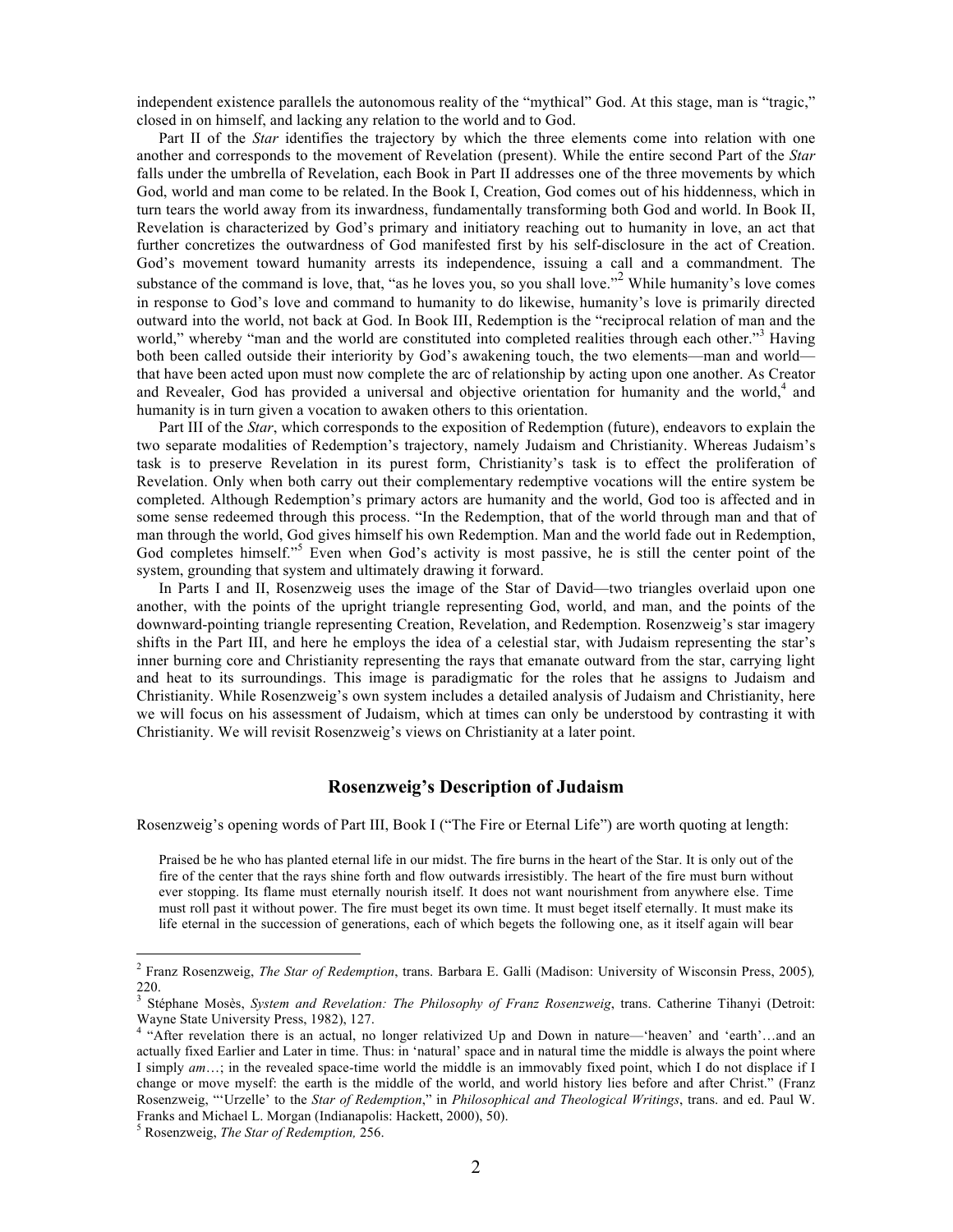witness to the preceding one. The bearing witness takes place in the begetting. In this connection with the double meaning and single effect of begetting and bearing witness, eternal life becomes real. Past and future, otherwise strangers to each other, the one drawing back when the other's turn comes—here they grow into one: the begetting of the future is a direct bearing witness to the past.<sup>6</sup>

Eternal life is the term that Rosenzweig uses to describe the existence and vocation of the Jewish people. They embody—already in time—the presence of eternity. Like the core of a star, their existence burns without reference to the outside. This fire burns according to its own time, while the continual begetting of new generations links the past and the future, essentially creating the eternal present. The Jewish people bear witness to eternity by *being what it is* and thus serving as a testimony to the world that lives according to natural and human time. The Jewish people's vocation is characterized by a prescribed inwardness and it is within this inwardness that it lives out the commission to love the neighbor.

In order to define and contrast Judaism and Christianity, Rosenzweig makes a distinction between them as two fundamentally different types of communities. Rosenzweig describes the Jewish people as a "blood community"<sup>7</sup> and Christianity as a "spiritual community."<sup>8</sup> One of the most obvious differences between these two types of communities is their means of self-perpetuation. Whereas spiritual communities "must make arrangements in order to pass the torch of the present on to the future, only the community of the same blood does not have need of making such arrangements for the tradition; it does not need to trouble its mind; in the natural propagation of the body it has the guarantee of its eternity."<sup>9</sup> In other words, Judaism's selfpreservation takes the form of begetting new generations. However, this type self-perpetuation requires "sealing off the pure source of blood from foreign admixture."<sup>10</sup> Herein the requisite insularity of the Jewish people begins to come into view.

#### **Repentance and Redemption within Judaism**

If repentance is defined as the dynamic process by which one's life begins to revolve around participation in God's ongoing purposes in the world, what does this move look like within Rosenzweig's portrait of Judaism? Because the parameters of Jewish existence are determined by the enduring and distinctive reality of the Jewish community, an individual Jew's inner identity is set even before he is born. Repentance in Judaism is thus returning to what one *already originally is*. A Jew carries their identity,

an inner home that he may as little get rid of as the snail its house, or to use a better metaphor: a magic circle from which he can as little escape as can his blood from circulation, just because, like and with this latter, he carries it everywhere he may ever walk or stand.<sup>11</sup>

Rebirth for the Jew takes place before their own life and decision, for a Jew is born into the Jewish people whose identity was determined in the call of Abraham. "The individual is from now on *born into the Jew*; he does not need to become so first at any decisive moment of his individual life. The decisive moment, the great now, the miracle of rebirth, lies *before the individual life*."12 What the Jew lacks before his rebirth is merely an awareness and acceptance of that which he fundamentally is. His rebirth is an awakening, one in which his eyes are opened to what has been true about himself all along. Thus, individual rebirth—a Jew's embrace of his covenant relationship with God—is a process of *turning inward*. It is a matter of actively accepting a reality and vocation already determined by virtue of one's being born a Jew.

This type of rebirth, for Rosenzweig, is possible only in light of the Jewish people's particular redemptive vocation. Because the Jewish people are perched between this world and the world to come, their collective life foreshadows life in the world to come and serves as a pointer toward final redemption. "That which for other communities is future and therefore in any case that which is still on the other side of

<sup>&</sup>lt;sup>6</sup> Ibid., 317.<br><sup>7</sup> Ibid., 317ff.<br><sup>8</sup> Ibid., 362; Mosès, *System and Revelation*, 176–177.<br><sup>9</sup> Ibid., 318. Similarly, Michael Wyschogrod writes about the "scandal" of Jewish corporeality (and election), contrasting this with the much more "rational" notion of a spiritual community determined by cognitive assent rather than birthright. See Michael Wyschogrod, *The Body of Faith: God and the People Israel* (Lanham, MD: Rowman & Littlefield Publishers, 1996), 175–179. <sup>10</sup> *Ibid*., 362. <sup>11</sup> *Ibid*., 418. <sup>12</sup> *Ibid*., 418–419. Italics added.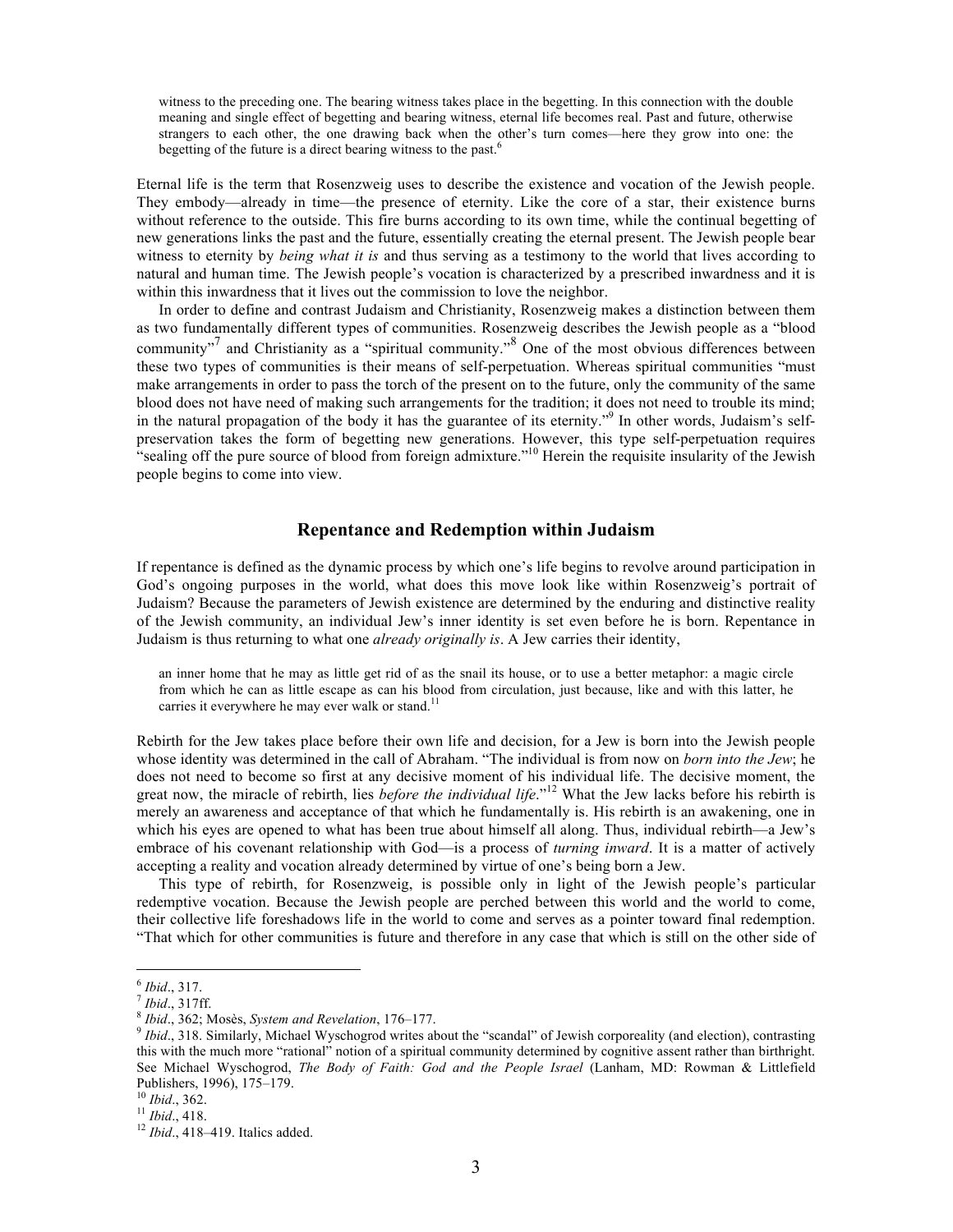the present—is for it [the Jewish community] alone already present; for it alone, that which is future is nothing foreign, but something that is its own, something that it carries in its womb, and it can give birth to it every day."<sup>13</sup> With regard to Redemption, Jewish rebirth is a turning inward because, in a very real sense, "the Jewish people is in itself already at the goal toward which the peoples of the world are just setting out."14 Part and parcel of Judaism's commission is to transcend time and history and point the world beyond its immediate reality.

As noted above, according to Rosenzweig the primary actor in the work of Redemption is humanity. Whereas God directly acts upon the world through Creation, and on humanity through Revelation, God's participation in Redemption is different. God *experiences* Redemption rather than directly effecting it. God's activity in Redemption is passive, for "Redemption is [God's] day of rest, his great Sabbath, to which the Sabbath of Creation only points beforehand.<sup>515</sup> Following God's initiatory action toward the world in Creation and toward humanity in Revelation, Redemption is made manifest via the direct interaction between humanity and the world. Humanity's commission to love the neighbor enacts the completion of the world and thus the redemption of the entire system. In Rosenzweig's words, "Redemption is after all not directly God's work or action; but just as God gave to Creation the power to grow in itself organically, so, too, in his love, he gave the soul freedom for the action of love." 16

Drawing on the Jewish mystical tradition, Rosenzweig connects God's ability to experience redemption with God's deep and intimate involvement with his creation in the form of the Shekhina (Indwelling). "The Shekhina, God's coming down to men and his dwelling among them, is explained as a separation that occurs in God himself. God himself separates from himself, he gives himself away to his people, he suffers with its suffering, he migrates with it into the misery of foreign lands, he wanders with its wanderings."<sup>17</sup>

Following Kabbalistic thought Rosenzweig explains that through God's descent as the Shekhina, the sparks of the original divine light are scattered throughout the world, and redemption entails humanity's regathering of these divine sparks. Through obedience to the Law, the Jewish people carry out their role in reuniting God's scattered glory. In "the Jewish man and the Jewish Law—there is played out between the two no less than the process of Redemption that is inclusive of God, world and man.<sup>718</sup> As the Jewish people re-gather these sparks, the particularity of their existence and commission is universalized to include the whole world. "The descent into the innermost is revealed as an ascent to the uppermost. That which is solely-Jewish is transfigured into the world-redeeming truth. In the innermost narrows of the Jewish heart there shines the Star of Redemption."<sup>19</sup> In Rosenzweig's portrayal of Judaism, repentance for the Jew is a call *inward*, and redemption is an *upward* motion from humanity to God.

# **Rosenzweig's Implicit Theological Anthropology**

Before exploring Rosenzweig's interpretation of Christianity, what preliminary conclusions can we draw, regarding his view of humanity, from his elucidation of repentance and redemption for the Jewish people? If according to Rosenzweig's system, redemption is definitively ushered in by humanity (which for Judaism entails obedience to the Law), and God experiences reunification through humanity's obedience to its vocation, what does this say about the role and capacity of human beings, specifically the Jewish people?

Rosenzweig's system presupposes that human beings (here, specifically the Jewish people) are capable of fulfilling their divinely ordained vocation. In giving the Law, God revealed Judaism's path to Redemption. The Jewish people's obedience to the Law is the outward sign of their inward election; it activates and confirms their redemptive vocation. "We must keep in mind," Rosenzweig writes, "the obvious fact that a Law, that the Law as a whole, is the prerequisite for being chosen, the law whereby divine election is turned into human electing, and the passive state of a people being chosen and set apart is changed into the activity on the people's side of doing the deed which sets it apart."<sup>20</sup> Election's telos, therefore, is a pattern of living, not merely the status of having been chosen by God. Rosenzweig thus accords a remarkable significance to human action, for election is ineffectual if it is not reciprocated through

- 
- 

<sup>&</sup>lt;sup>13</sup> Ibid., 318.<br>
<sup>14</sup> Ibid., 351.<br>
<sup>15</sup> Ibid., 406.<br>
<sup>16</sup> Ibid., 285.<br>
<sup>17</sup> Ibid., 432.<br>
<sup>17</sup> Ibid., 433.<br>
<sup>18</sup> Ibid., 434.<br>
<sup>19</sup> Ibid., 434.<br>
<sup>19</sup> Ibid., 434.<br>
<sup>20</sup> Franz Rosenzweig, *On Jewish Learning*, ed. Nahum Glat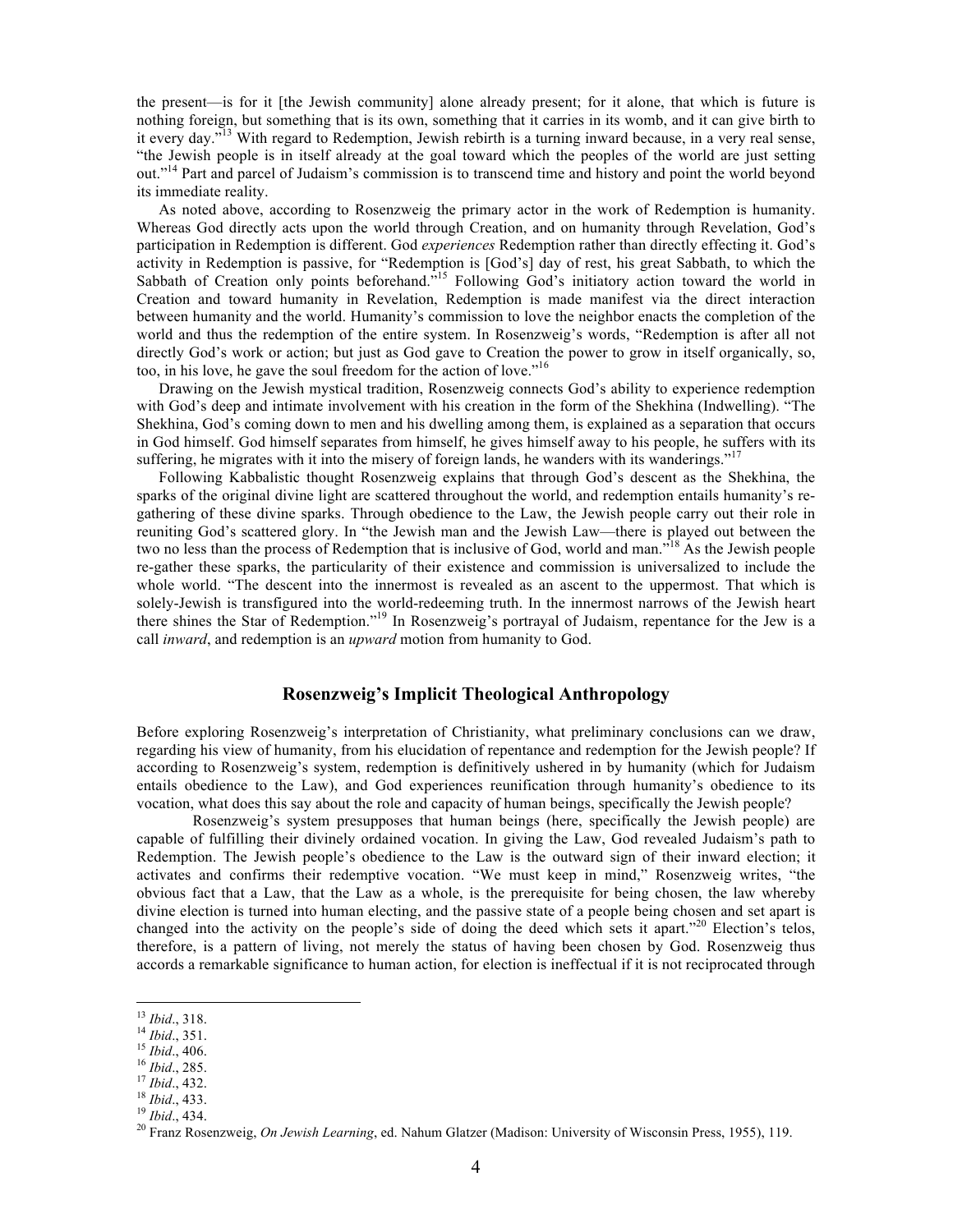deeds. Judaism does not fulfill its redemptive vocation if it does not live out its election through obedience to the commandments.

To demonstrate the reciprocal dynamic of election, Rosenzweig pairs God's reaching out to humanity in love with humanity's recognition of its loveless past. Once awakened to God's love in Revelation, humanity confesses both its desire to live only in this love and its shame "of not having, with its own strength, broken this spell whose captive it was." To God's command "Thou shalt love," humanity responds, "I have sinned."<sup>21</sup> Through this act of confession, the sin of lovelessness is wiped away. Upon speaking these words, "the soul no longer needs forgiveness from God, since she has achieved, on her own, through this admission, the inner certainty…of God's love."22 For Rosenzweig, the confession of sin is part and parcel of the confession of faith. Humanity's acceptance of its redemptive vocation is thus actuated (and not obstructed) by its confession of sin.<sup>23</sup>

Here Rosenzweig's analysis of Yom Kippur is significant. While descriptions of this holiest of Jewish days commonly center around the fundamental themes of repentance and atonement, Rosenzweig re-centers the chief significance of Yom Kippur on the nearness of God—*despite* one's sinfulness. Rather than being a day of despair, Yom Kippur is a poignant recognition of God's forgiveness of sins and unconditional love for humanity. The Day of Atonement serves to reveal the God who

inclines his countenance, the God who loves man before his sin as afterwards, the God whom man in his need can call to account as to why he abandoned him, the God who is compassionate and merciful, patiently full of unmerited clemency and full of faithfulness, who keeps his love to the two-thousandth generation and forgives wickedness and defiance and guilt and pardons him who returns.<sup>24</sup>

Yom Kippur is thus an annual occasion to be reminded of God's indelible love and enduring endorsement of humanity. Rosenzweig characterizes the Days of Awe as the Jewish holidays that directly represent and manifest Redemption, and it is during this annual climax of the Jewish year that the Jewish people transcend their particularity through the recognition that all of humanity constitutes a universal community. On this day alone does the Jew kneel in prayer, anticipating "the day where everything created sinks to its knees and forms one single covenant to do God's will with a whole heart."<sup>25</sup> Yom Kippur is the one day on which the Jew appears before God "in his naked individuality,"<sup>26</sup> outside the context of the collective Jewish community. As the Jew stands alone before God, without the merit of his membership in the community to recommend him, he represents man in general and his sins resonate with the sins of all humanity. The communality that characterizes Jewish existence is eclipsed on this day, and the Jew here expresses his ultimate eschatological unity with the non-Jew.

The Jew's solidarity with the nations on Yom Kippur raises the question of whether the Jew's confession of sin includes within it an element of vicarious atonement. Elsewhere, Rosenzweig states that "Israel intercedes before [God] for the sins of the peoples, and it is smitten with sickness so that they find healing."<sup>27</sup> If the Jewish people suffer on behalf of the sins of the nations, it is possible to see this dynamic imbedded within Rosenzweig's treatment of Yom Kippur as well. Because for Rosenzweig the Day of Atonement serves as an embodied reminder of God's nearness, and because the Jew's confession of sin takes on at least in part a vicarious role, sin is not construed as an obstacle that hinders the Jewish people from living out their redemptive vocation. It poses no significant threat to Judaism's task of ushering in redemption.

<sup>&</sup>lt;sup>21</sup> Rosenzweig, *The Star of Redemption*, 194.<br><sup>22</sup> Norbert M. Samuelson, *A User's Guide to Franz Rosenzweig's Star of Redemption* (New York: Routledge, 1999), 161.<br><sup>23</sup> In Rosenzweig's words, "Once the soul renounces i becomes certain of God's love, it can now attest and confess this divine love that it has acknowledged. From the confession of the sin springs the confession of faith; a connection which would be incomprehensible if we did not know that the confession of sins…is nothing other than the confession of love made by the soul when it steps out of the shackles of shame to surrender itself in full trust" (Rosenzweig, *The Star of Redemption,* 195). <sup>24</sup> *Ibid.*, 347. <sup>25</sup> *Ibid.*, 343–344. <sup>26</sup> *Ibid*., 344. <sup>27</sup> *Ibid*., 326.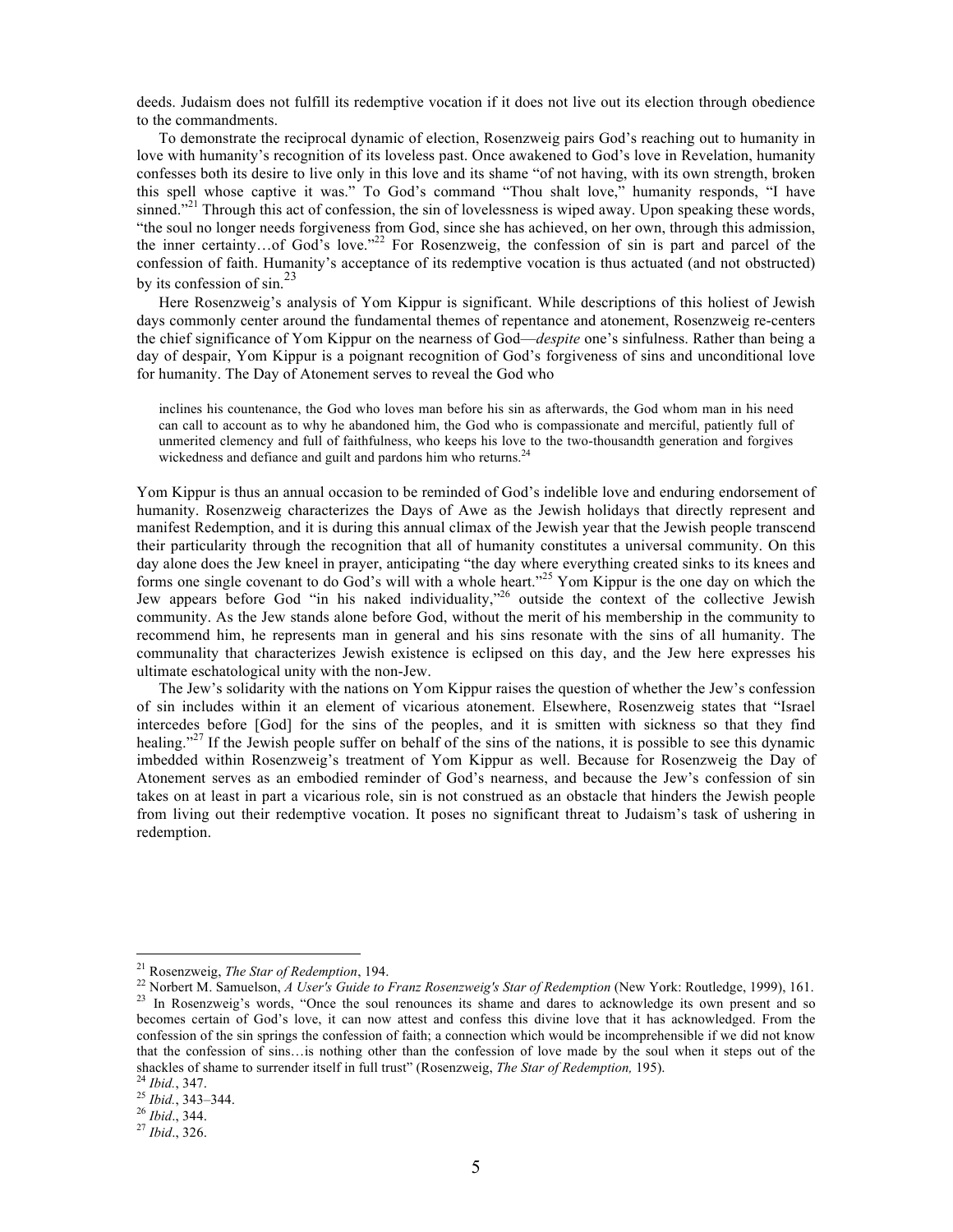# **Barth's Theological System**

With regard to repentance and redemption, Barth's theological framework stands in stark contrast to that of Rosenzweig. Whereas in Rosenzweig's system the three primary sections are centered around Creation, Revelation, and Redemption, the three primary chapters of Barth's theological narrative are Creation, *Reconciliation*, and Redemption.

For Barth, "creation comes first in the series of works of the triune God, and is thus the beginning of all the things distinct from God Himself." Moreover, "the purpose and therefore the meaning of creation is to make possible the history of God's covenant with man which has its beginning, its centre and its culmination in Jesus Christ. The history of this covenant is as much the goal of creation as creation itself is the beginning of this history."28 In other words, for Barth, the covenant between God and humanity is the purpose and meaning of creation, and Christ is the blueprint and focal point of this divine-human relationship. Christ reveals both the identity of God and the identity of human beings, and in him, "God Himself has revealed the relationship between Creator and creature—its basis, norm and meaning."<sup>29</sup> Christ constitutes the fullness of God's commitment to humanity, and creation points toward this fullness from the beginning. As the complete self-revelation of God, Christ makes known to humanity that "God determines to be God, from everlasting to everlasting, in a covenantal relationship with human beings and to be God in no other way."<sup>30</sup>

In contrast to Rosenzweig, for whom God acts on the world through Creation and on humanity through Revelation, Barth's account of creation joins these two movements. The divine-human covenantal relationship—which for Rosenzweig is constituted through Revelation—forms the very fabric of Barth's understanding of creation. As stated above, this covenantal relationship is fully manifested in the person of Jesus Christ, in whom God's covenant with humanity is grounded. Although Christ figures prominently in Barthes' doctrine of creation, his fullest Christological exposition is found in the fourth volume of the *Church Dogmatics*. Here Christ's identity as the Reconciler is thoroughly expounded and the covenant narrative reaches its climax.

That Barth's system has reconciliation at its center (in contrast to Rosenzweig's placement of Revelation at the center of his own system) presupposes that something in the divine-human covenant has gone awry; there is need for God and humanity to *be reconciled*. Barth makes clear throughout that what necessitates reconciliation is humanity's sin and disobedience, a perilous predicament that only God himself can rectify. In Barth's words,

'Reconciliation'…is the history in which God in His own person and act takes to Himself the disobedient creature accursed in its disobedience…'Reconciliation' thus means and signifies Emmanuel, God with us, namely God in the peace which He has made between Himself and us but also between us and Himself.<sup>3</sup>

#### Accordingly,

'reconciliation' is the restitution, the resumption of a fellowship which once existed but was then threatened by dissolution. It is the maintaining, restoring and upholding of that fellowship in face of an element which disturbs and disrupts and breaks it. It is the realization of the original purpose which underlay and controlled it in defiance and by the removal of this obstruction. $32$ 

Christ as Reconciler is the locus of this divinely executed restorative activity. As the Son of God and the Son of Man, Christ represents the fullness of God's love for humanity as well as the perfect human response to that love. While Christ's humanity is that which enables human beings to be included in and affected by his reconciling work, we cannot overlook the fact that it is also through Christ that *God* carries out the work of reconciliation.

As "the Judge judged in our place," Christ vicariously takes on humanity's sinfulness and lifts humanity up into restored fellowship with God. On the cross, Christ makes his way "into the far country" and suffers the rejection that sinful humanity deserves. Barth asks,

<sup>&</sup>lt;sup>28</sup> Karl Barth, *Church Dogmatics* III:1 (London: T & T Clark, 2004, orig. pub. 1945), 42.<br><sup>29</sup> Ibid., 25.<br><sup>30</sup> Bruce McCormack, "Grace and Being: The Role of God's Gracious Election in Karl Barth's Theological Ontology, in *The Cambridge Companion to Karl Barth* ed. John Webster (Cambridge: Cambridge University Press, 2000), 98.<br><sup>31</sup> Barth, *Church Dogmatics*, IV/3, 3–4.<br><sup>32</sup> *Ibid.*, IV/1, 22.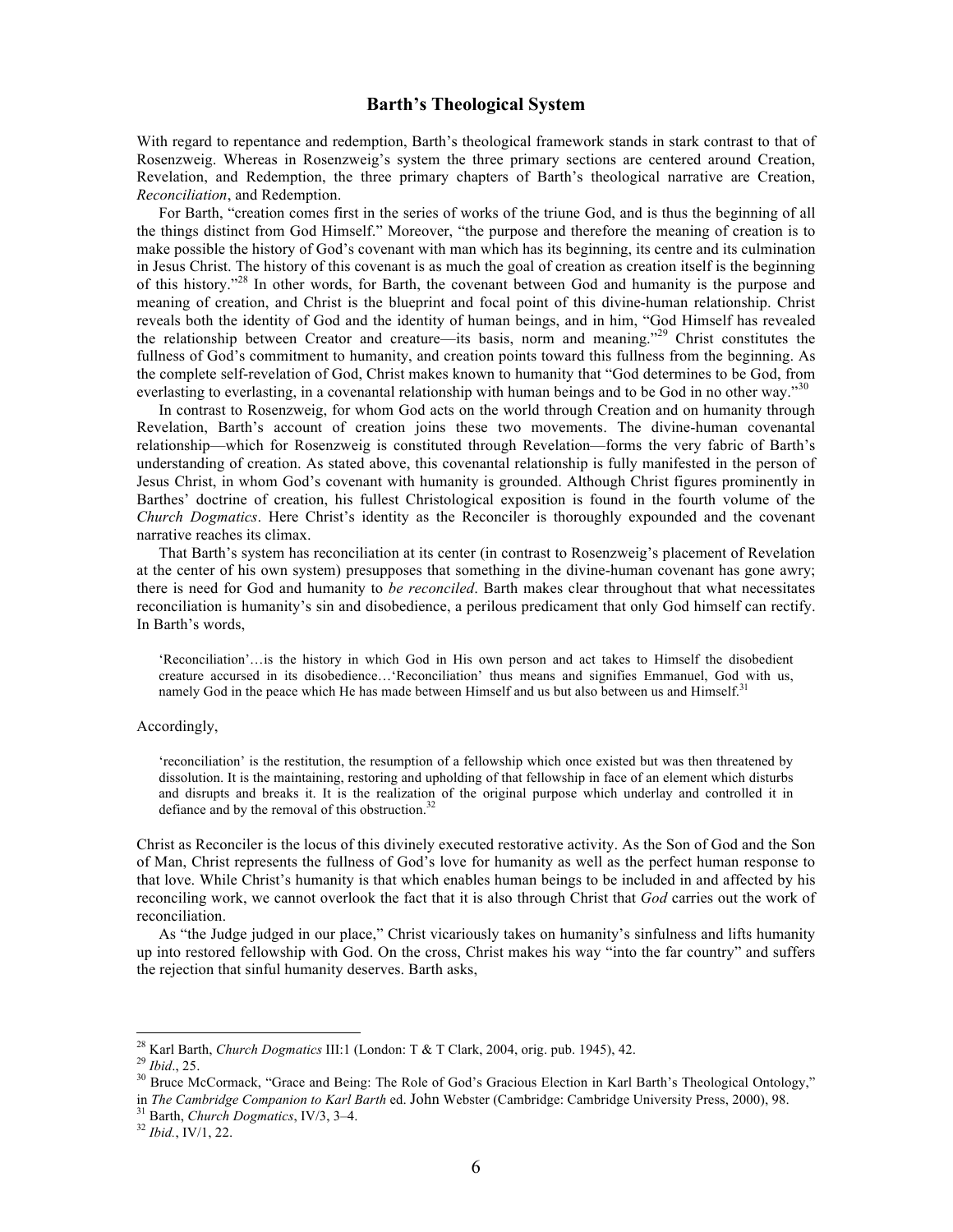if God Himself became man, this man, what else can this mean but that He declared Himself guilty of the contradiction against Himself in which man was involved; that He submitted Himself to the law of creation by which such a contradiction could be accompanied only by loss and destruction; that He made Himself the object of the wrath and judgment to which man had brought himself; that He took upon Himself the rejection which man had deserved; that He tasted Himself the damnation, death and hell which ought to have been the portion of fallen man $?$ <sup>33</sup>

Though Barth never completed the *Church Dogmatics* (the volume dealing specifically with redemption was never written), we do know the basic contours of redemption in Barth's system. According to Barth, redemption is the definitive victory over death and the ultimate overcoming of the contradiction in which sinful humanity is engaged. Humanity's final deliverance, which will take place when Christ returns, is effected not by any sort of human action but by the work of God alone. God as Redeemer does not leave it an open question whether humanity in its sinfulness will always stand under the judgment of death. Rather, God declares "himself truly as the one who has taken all power from the death that we deserved, not merely the death that is necessary as an order of nature, but the death that we merited as a punishment.<sup>34</sup> Redemption assures humanity that beyond death lays resurrection, and this promise of eschatological renewal is the very substance of hope.<sup>35</sup> Humanity's proper response to God as Redeemer is gratitude, since God's gracious intervention into humanity's plight is an unmerited gift.<sup>36</sup>

#### **Repentance and Redemption in Christianity**

What does repentance look like for the Christian, according to Barth's theological system? Again, let us recall that repentance is defined by Barth as a definitive turning through which one's life begins to revolve around participation in God's ongoing purposes for the world. For Barth, this act of repentance—what Christianity classically calls "conversion"—entails a radical losing and regaining of one's identity. Barth draws from Paul's Adam-Christ trope in Romans 5, whereby Adam represents the "old" sinful self and Christ represents the "new" reconciled and redeemed self. The history of humanity outside of Christ is characterized by "the sin and death of a single man, of Adam, the man who in his own person is and represents the whole of humanity, the man in whose decision and destiny the decisions and destinies, the sins and the death of all the other men who come after him, are anticipated." $37$ 

For Barth, the gospel of Jesus Christ arrests human beings in the midst of their ongoing sinful rebellion against God and awakens them to their true humanity as revealed in Christ. Until one becomes aware of the real meaning of human history, their life constitutes a contradiction to reality. The person who

lacks the knowledge of the Gospel…is entangled in a fatal self-misunderstanding and self-contradiction…The man who persists in his alienation from the Gospel…needs to be brought out of his abnormal, contradictory and impossible being in sin…Whether or not he knows and experiences it, and whether or not he acts accordingly, he is most profoundly confused and assaulted and tortured and helpless and troubled.<sup>38</sup>

In the process of being awakened to his identity in Christ, man "becomes aware of another history which in the first instance encounters him as an alien history from without,"<sup>39</sup> but which ultimately compels him to reorient his entire life according to it. Because of this reorientation, one experiences a radical break with their disobedient past, such that their former identity is completely eclipsed. After conversion, "human existence, as constituted by our relationship with Adam in our unhappy past as weak, sinners, godless, enemies, has no independent reality, status, or importance of its own."<sup>40</sup> Barth thus characterizes conversion as a "falling-out" with one's former self, whereby the old identity "cannot remain."<sup>41</sup> It is a critical turning point between death and life, between past and future, in which one moves from participation in Adam's humiliation to participation in Christ's exaltation.

<sup>&</sup>lt;sup>33</sup> *Ibid.*, II/2, 164.<br><sup>34</sup> Karl Barth, *Ethics* (New York, NY: The Seabury Press, 1981, orig. pub. 1928/1929), 468.<br><sup>35</sup> *Ibid.*, 53.<br><sup>36</sup> *Ibid.*, 58.<br><sup>37</sup> Karl Barth, *Christ and Adam: Man and Humanity in Romans 5* (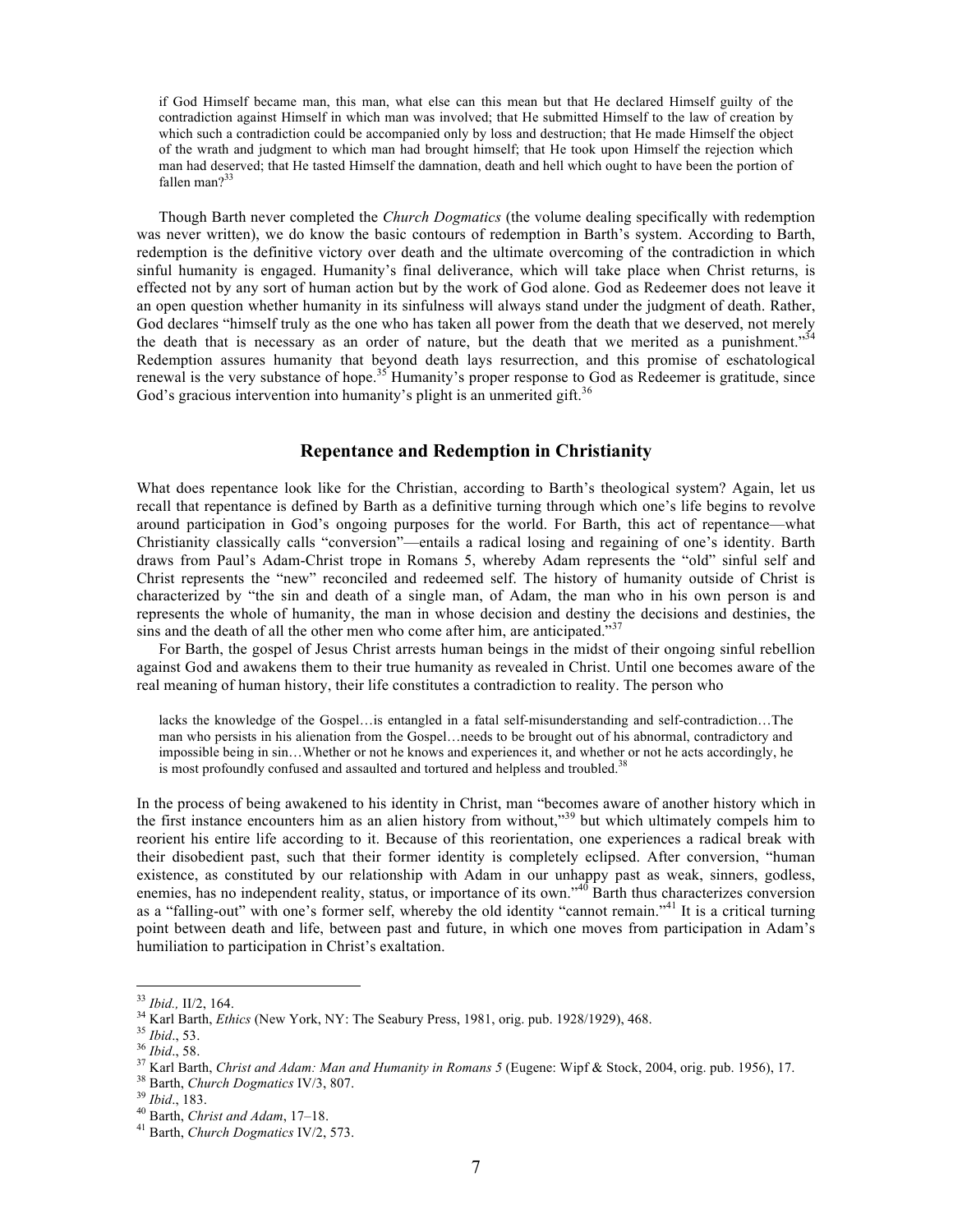In the quarrel in which a man finds himself engaged in conversion—as he who is still wholly the old and already wholly the new man—he has not fallen out with himself partially but totally, in the sense that the end and goal of the dispute is that he can no longer be the one he was and can be only the one he will be.<sup>42</sup>

Because Christ acts in humanity's place, humanity participates in his death and resurrection. Once swept up into Christ's work, our former selves "have died in and with Him, that as the people we were we have been done away and destroyed, that we are no longer there and have no more future.<sup>43</sup> Similarly, the resurrection of Christ—which Barth describes as Christ's "coronation"—involves humanity's exaltation as well. As Christ himself was raised from the dead and is now seated in majesty, we too are elected to a "relative and subordinate but genuine majesty."<sup>44</sup> By virtue of Christ's humanity, human beings participate in and benefit from his work as Reconciler.

With this radical conversion comes a radical commission. Those who have been awakened to humanity's true identity in Christ are tasked with awakening others to this reality as well. The commission of the Christian community, like Christian conversion itself, is fundamentally a call to turn *outward*. Because sin entails an inward turn away from God, conversion requires the acceptance of an externally focused vocation. The Christian community is sent out among the peoples of the world, "ordained for its part to confess [Jesus Christ] before all men, to call them to Him and thus to make known to the whole world that the covenant between God and man concluded in Him is the first and final meaning of its history, and that His future manifestation is already here and now its great, effective and living hope.<sup>345</sup> Redemption (i.e., the substance of this hope) is not yet fully present, though already the Christian may celebrate its dawning.

For Barth, repentance is an awakening to the objective reality of Christ's saving activity on humanity's behalf that entails a turning away from the godless past. Upon experiencing this awakening, the Christian is tasked with heralding the final redemptive implications of this central event in the divine-human covenantal narrative. Thus, repentance for the Christian is a turn and a call *outward*, and redemption is a reality that moves *downward* from God to humanity.

#### **Barth's Implicit Theological Anthropology**

For Barth, anthropology exists under the umbrella of Christology, for Christ reveals humanity's true identity. In Christ, God declares his solidarity with humanity and this revelatory event constitutes the center and fulcrum of all history. While the Christ event is God's full self-revelation, "a report about ourselves is included in that report about God." This report tells us of "a history which God wills to share with us and therefore of an invasion of our history—indeed, of the real truth about our history as a history which is by Him and from Him and to Him."<sup>46</sup> God's pronouncement that "He does not will to be God without us" exposes human beings as "those who have refused His salvation and in that way denied their own destiny and perverted and wasted and hopelessly compromised their own being, life and activity, and who inevitably therefore find themselves disqualified and set aside." And yet, humans are also those "whose place has been taken by another, who lives and suffers and acts for them, who for them makes good that which they have spoiled, who—for them, but also without them and even against them—is their salvation."<sup>47</sup>

The reality of human sin is only fully revealed for Barth through the reconciling work of Jesus Christ. Only through the death and resurrection of Christ is it possible to know both the severity of the human predicament and the totality of divine redemption. In Barth's system, human sinfulness is defined with respect to three categories—pride, sloth, and falsehood—each of which finds its counterpart in a specific aspect of Christ's reconciling work. Pride is at the heart of disobedience, for it leads humanity to believe that to be truly human is to "love and choose and will and assert and maintain and exalt himself."<sup>48</sup> Humans wish to be their own god, which they understand to be a "self-sufficient, self-affirming, self-desiring supreme being, self-centred and rotating about himself."<sup>49</sup> Similarly, sloth is human beings' refusal to recognize that Christ has relevance for them. It is humanity's desire to be left alone by God, for it does not recognize its

 <sup>42</sup> *Ibid.*, 574. 43 *Ibid.,* IV/1, 295. 44 *Ibid.,* IV/2, 300. 45 *Ibid.*, IV/3, 681. 46 *Ibid*., IV/1, 7. 47 *Ibid*., 14. 48 *Ibid*., 421. 49 *Ibid*., 422.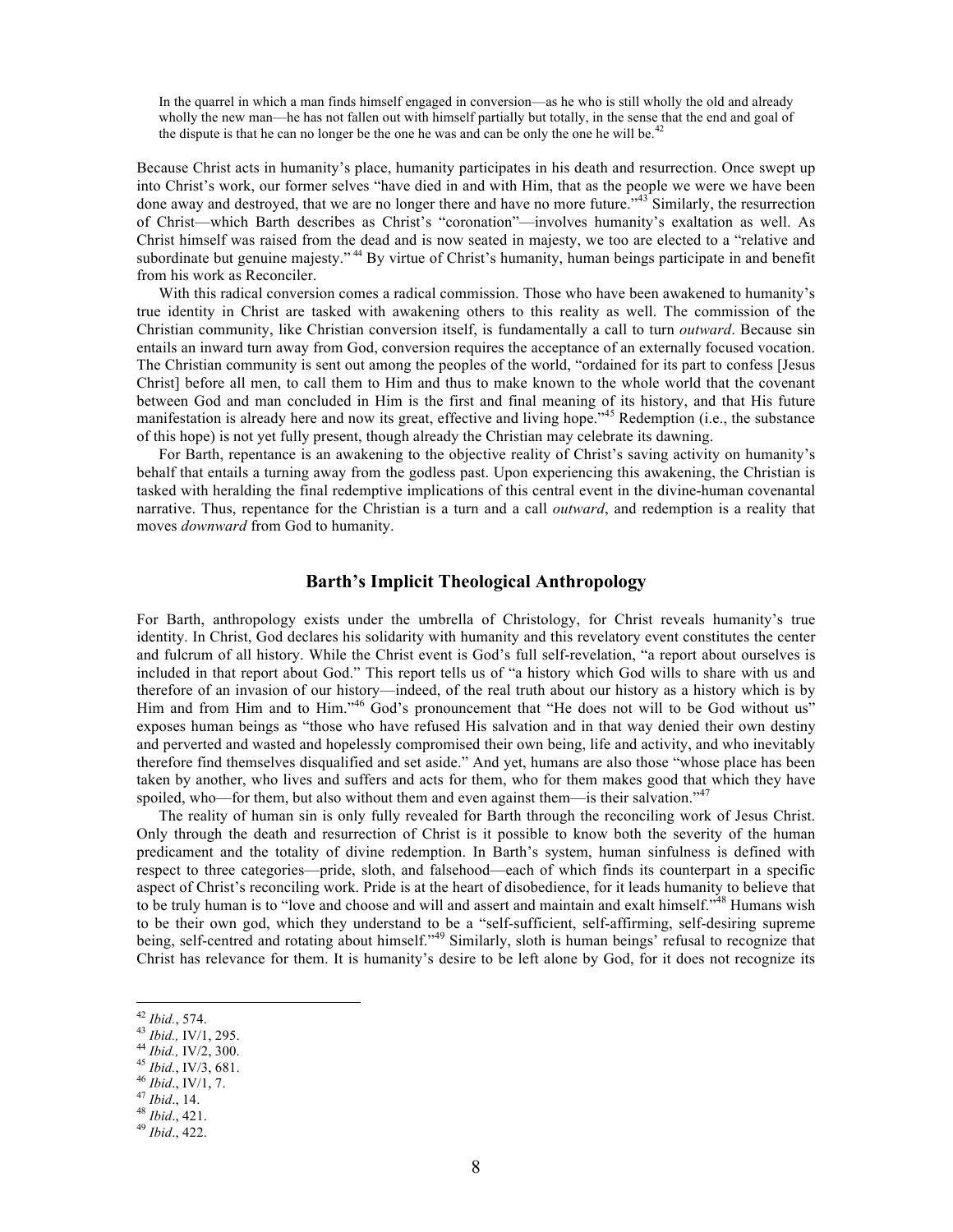own need for renewal.<sup>50</sup> Finally, falsehood is humanity's attempt to evade the reality and consequences of the predicament revealed through Christ. In this sense, "evasion means trying to find another place where the truth can no longer reach or affect him, where he is secure from the invading hand of its knowledge, and from its implications."<sup>51</sup> Humanity seeks to "silence, suppress and eliminate"<sup>52</sup> the revolutionary repercussions of encounter with Jesus Christ.

Barth emphasizes that because individual acts of sin reveal the deeper reality of the human condition, it is not possible to separate the sin from the sinner. While it is true that even in sin humanity remains "the good creature of God," this truth is too often used as "a pretext to separate between us and our sins, between what we are and what we do."<sup>53</sup> However, this separation is false. According to Barth, the truth of sin revealed by Christ "disposes of the idea that actions are merely external and accidental and isolated. They are not, as it were, derailments. A man is what he does…His inward being is the source of his outward actions." In Christ, human beings are exposed as producers of "wicked thoughts and words and works" who would perish if he had not taken their place.<sup>54</sup>

As the central event of history, Christ's reconciling work simultaneously discloses the peril in which humanity is entangled, and radically reorients humanity's posture before God. The Christ event serves as both *action* and *revelation*, for in Christ the divine Judge "exercises real judgment by at once revealing one state of affairs and bringing about another."<sup>55</sup> Even as Christ uncovers sin as "the truth of all human being and activity,"56 he recreates, reconciles and redeems fallen humanity. In response to God's gracious act, human beings are called to obediently align their lives with God's plan and purposes as revealed in Christ, and to proclaim to the world the reality of redemption.

# **Rosenzweig's Description of Christianity**

Rosenzweig's understanding of Christian repentance and Christianity's redemptive vocation affirms Barth's construal. According to Rosenzweig, the most profound difference between the Jew and the Christian is that "the Christian man, innately, or at least on account of birth—is a pagan, but the Jew is a Jew." Accordingly,

the way of the Christian must be a way of self-renunciation, he must always go away from himself, give himself up in order to become Christian. The Jew's life on the contrary does not permit him to go out of his Self; he must live increasingly deeply in himself; the more he finds himself, all the more does he turn away from the paganism that he has outside and not like the Christian in his inside—all the more therefore does he become Jewish.<sup>5</sup>

Thus for Rosenzweig, Christian rebirth—constituted by the turn outward—stand in contrast to the inward turn of Jewish rebirth. Likewise, Christian vocation (like the rays of a star) spirals outward, "into the outside."<sup>58</sup> Whereas Judaism's eternity consists in the prolongation of its internal existence, Christianity's eternity is dependent upon its external promulgation. For Christianity, mere self-preservation is not efficacious for eternal existence. As a "spiritual community," Christianity's continuation relies upon a teacher-pupil model that promulgates Christianity's specific doctrinal principles. In the words of Stéphane Mosès, "in order for a spiritual community to perpetuate itself, it is necessary that it recruit new members from one generation to the next and that its values never cease to be transmitted. This involves a constant pedagogical effort whose result is never certain. A spiritual community goes bankrupt and dies when the values on which it is founded are not transmitted anymore."<sup>59</sup>

Because Christianity is not passed on from parent to child, "Christianity must be missionary."<sup>60</sup> While both communities are eternal, Rosenzweig distinguishes between Judaism as "eternal life" and Christianity as "eternal way." Judaism's infinity is like that of a point, and the Jewish people's self-preservation alone ensures that its existence will not be wiped away. By contrast, Christianity's infinity is akin to a line whose

<sup>&</sup>lt;sup>50</sup> Ibid., IV/2, 403ff.<br><sup>51</sup> Ibid., IV/3, 435.<br><sup>52</sup> Ibid., 441.<br><sup>53</sup> Barth, *Church Dogmatics IV/1*, 403.<br><sup>54</sup> Ibid., 405.<br><sup>55</sup> Colin Gunton, "Salvation" in *The Cambridge Companion to Karl Barth*, 147.<br><sup>56</sup> Barth, *Churc*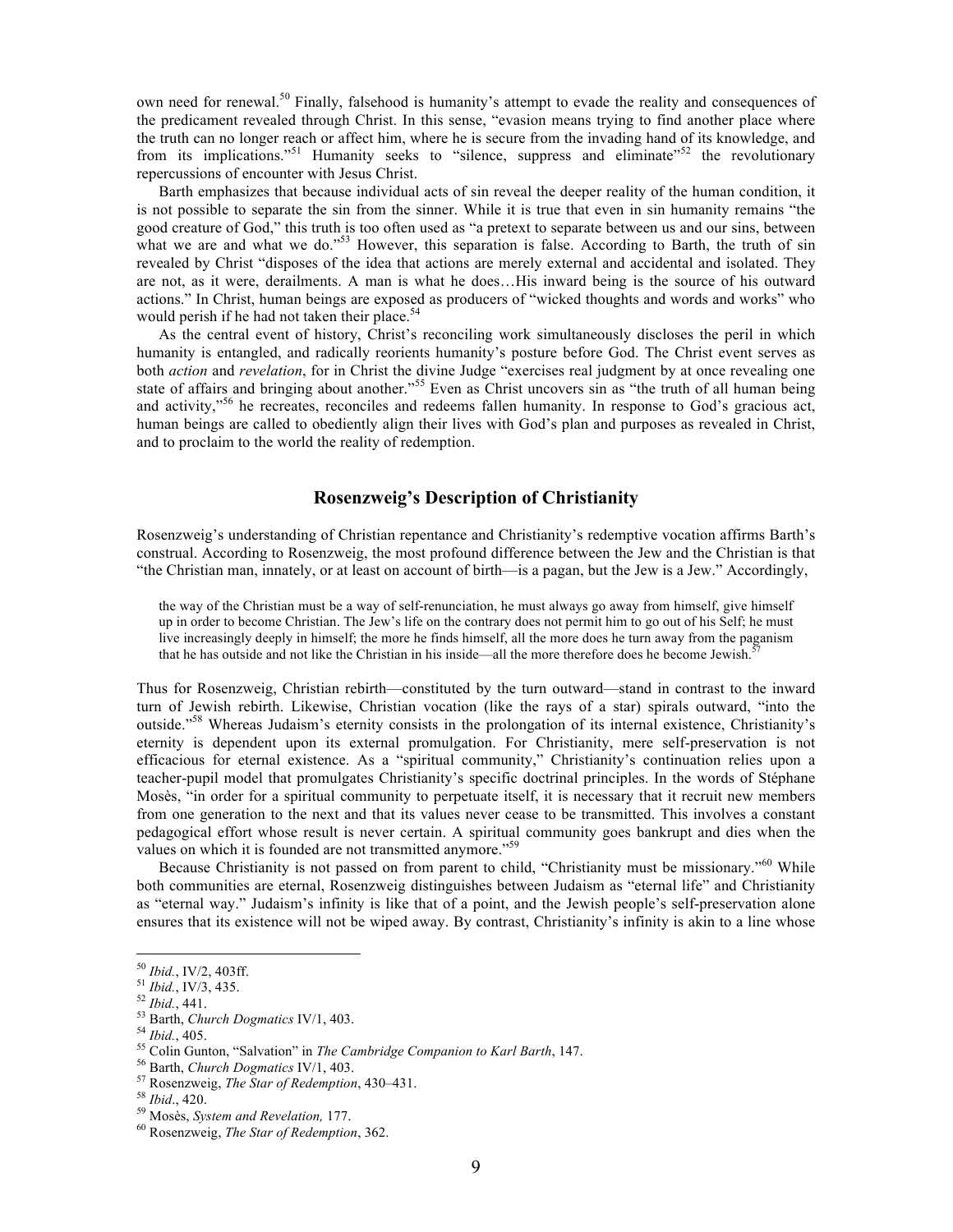existence consists in the possibility of unlimited extension. <sup>61</sup> Rosenzweig's own system thus internally reaffirms the distinct concepts of repentance and redemption in Judaism and Christianity that the comparison between Barth and Rosenzweig made clear.

#### **Conclusion**

So far, we have observed that for Rosenzweig, repentance for the Jew is a turn *inward*, and redemption is an *upward* movement effected by humanity and experienced by God. By contrast, for Barth, repentance in Christianity is a turn and a call *outward*, and redemption is a *downward* movement carried out by God in Christ on humanity's behalf. For Rosenzweig, the confession of sin is included within the confession of faith, and sin does not pose an obstacle in the movement from Revelation to Redemption. For Barth, sin occasions the grave predicament in which humanity is entangled, and only the saving work of Christ can redeem humanity from its fallen and imperiled existence.

Underlying these disparate understandings of repentance and redemption (with their implicit theological anthropologies) are two fundamentally different covenantal narratives. Barth's system builds upon the classic Reformed *sin/salvation* model, according to which a catastrophic calamity ("the fall") implicates and corrupts humanity, thereby threatening to derail the trajectory of God's unequivocally good creation. Divine salvific intervention is humanity's only possible means of being rescued from guilt.<sup>62</sup>

Rosenzweig, on the other hand, employs the more typically Jewish *creation/consummation* covenantal narrative in which God designates humanity to collaborate with him in the work of moving creation to its intended telos. At least one theologian has described this movement as creation's transition from being *good* to being *holy*. 63 Israel becomes God's central sanctifying agent whose commission has universal implications. While sin is acknowledged, it does not threaten the forward movement of the narrative, and provision for sin is made within the parameters of the covenant.

Ultimately at stake is the extent to which human activity participates in and finally brings about redemption. Whereas Rosenzweig's system casts human beings as integral players in the redemptive process, Barth presents human beings as thoroughly sinful creatures whose disobedience to God threatens the integrity of creation's intended purposes. For Barth, humans are *acted upon* in the unfolding drama of redemption, and their commission is to awaken others to God's completed work in Christ on humanity's behalf. Rosenzweig, on the other hand, elevates the stature of humanity, assigning the final and climactic movement of the cosmic drama to human beings.

With these differences clearly defined, it is important to recall that theological anthropology does not stand in isolation. For both Barth and Rosenzweig, their understandings of humanity develop out of their doctrine of God. If we take one step deeper into their theological systems, we see that each portrays the character of God and the nature of divine-human covenant in remarkably similar ways. Both theologians present a God who stands in intimate relationship with human beings and reveals himself by drawing near to humanity in love. This God utterly commits himself to the divine-human covenant and calls humanity to identify itself entirely with regard to this covenant. For both Barth and Rosenzweig, God is wholly and finally "God with us."

When we peel back the curtain of their theological anthropologies, we see that both characterizations of humanity—despite their divergence—aim to portray the same radically immanent God who does not stand aloof from his creation. For Rosenzweig, God ties himself to humanity in a dangerously close way; God's very wholeness is bound to humanity's obedience. For Barth, God's devotion to humanity leads him to take upon himself the waywardness of humanity and to heal the devastating rift caused by human sin. In both cases, God gives all for the sake of humanity and calls humanity to mirror his self-abandoning love.

Perhaps it is the case that below a seemingly irreconcilable divergence lays an even more fundamental convergence, one that reveals an important consonance between Judaism and Christianity. Both Jews and Christians confess their radical dependence on the Creator of heaven and earth and understand their own existence in light of God's election to covenant partnership. These profound similarities place the differences between Judaism and Christianity under the umbrella of a much more fundamental unity. As

<sup>61</sup> *Ibid*. <sup>62</sup> See, for example, John Calvin, *Institutes of the Christian Religion*, esp. Book II, chapters 1 and 6. See also Donald K. McKim (ed.), *The Westminster Handbook to Reformed Theology*, (Louisville: Westminster John Knox Press, 2001), 112ff.

<sup>63</sup> See Mark Kinzer, *Israel's Messiah and the People of God* (Eugene: Cascade, 2011), 91–125.

<sup>71</sup> See especially Barth, *Church Dogmatics* II/1 §28 and Rosenzweig, *The Star of Redemption*, Part II, Book 2.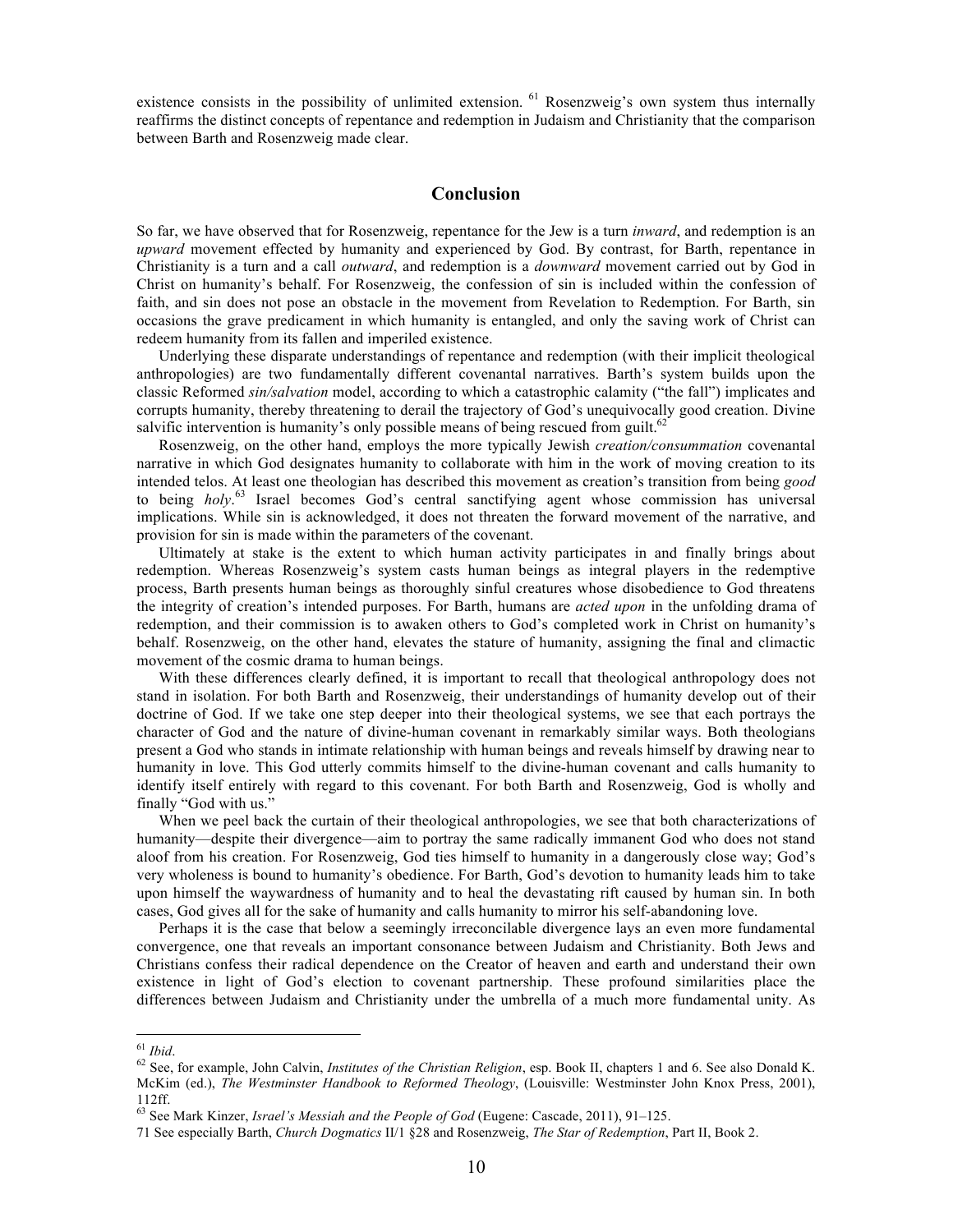Jews and Christians recognize and proclaim the same God-with-us, perhaps we can collectively take one step closer to that day of final redemption, the day on which the Lord shall be one and his name one.